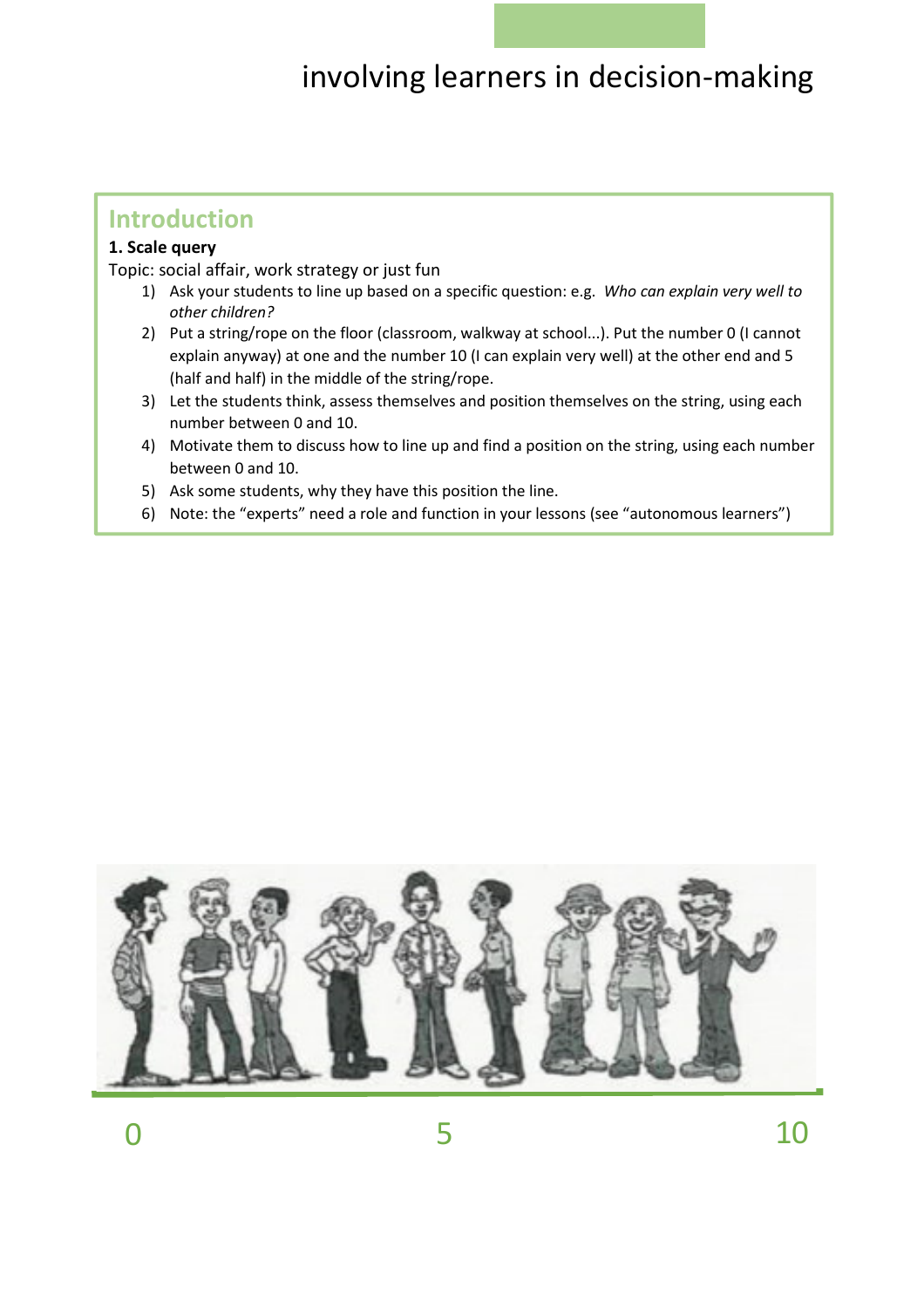### **Introduction**

### **2. Chat in a corner**

 $\overline{a}$ 

Topic: social affair or academic

- 1) You have an important question for your learners, e.g.: **"How can you learn well?"** "your teacher explains everything? or "alone with your textbook?" or "with a partner?" or "in a group?"
- 2) The answers must be important to you. Because you have to take them into account in class.
- 3) Position 4 different symbols or objects, related to your question in each corner of the classroom.
- 4) Ask the learners your key question.
- 5) Let them choose a symbol/object.
- 6) Invite them to discuss their choice in the group.
- 7) Make "interviews" with two or three learners of each group.

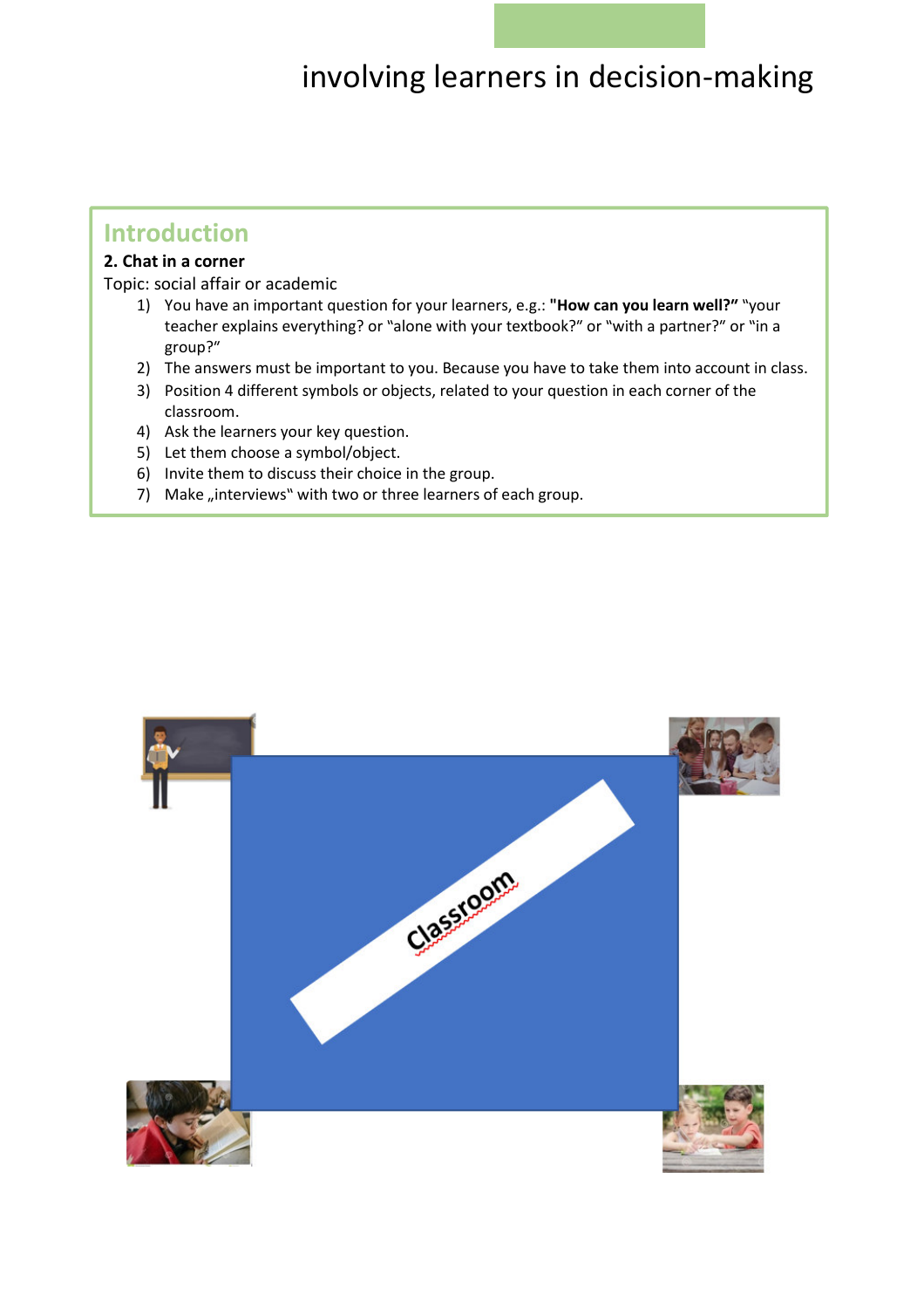#### Ĩ **Introduction**

**3. ABC list: query previous knowledge or acquired knowledge**  Topic: academic

- 1) Write ABC on blackboard (or poster) on the left-hand side.
- 2) Ask the students, e.g.: "What do you know about birds?"
- 3) Each student can associate keywords to each letter.
- 4) Allow your students not to give answers in order.
- 5) Note: Each answer is interesting. Don't assess with wrong or right. But ask: Why did you use this term?